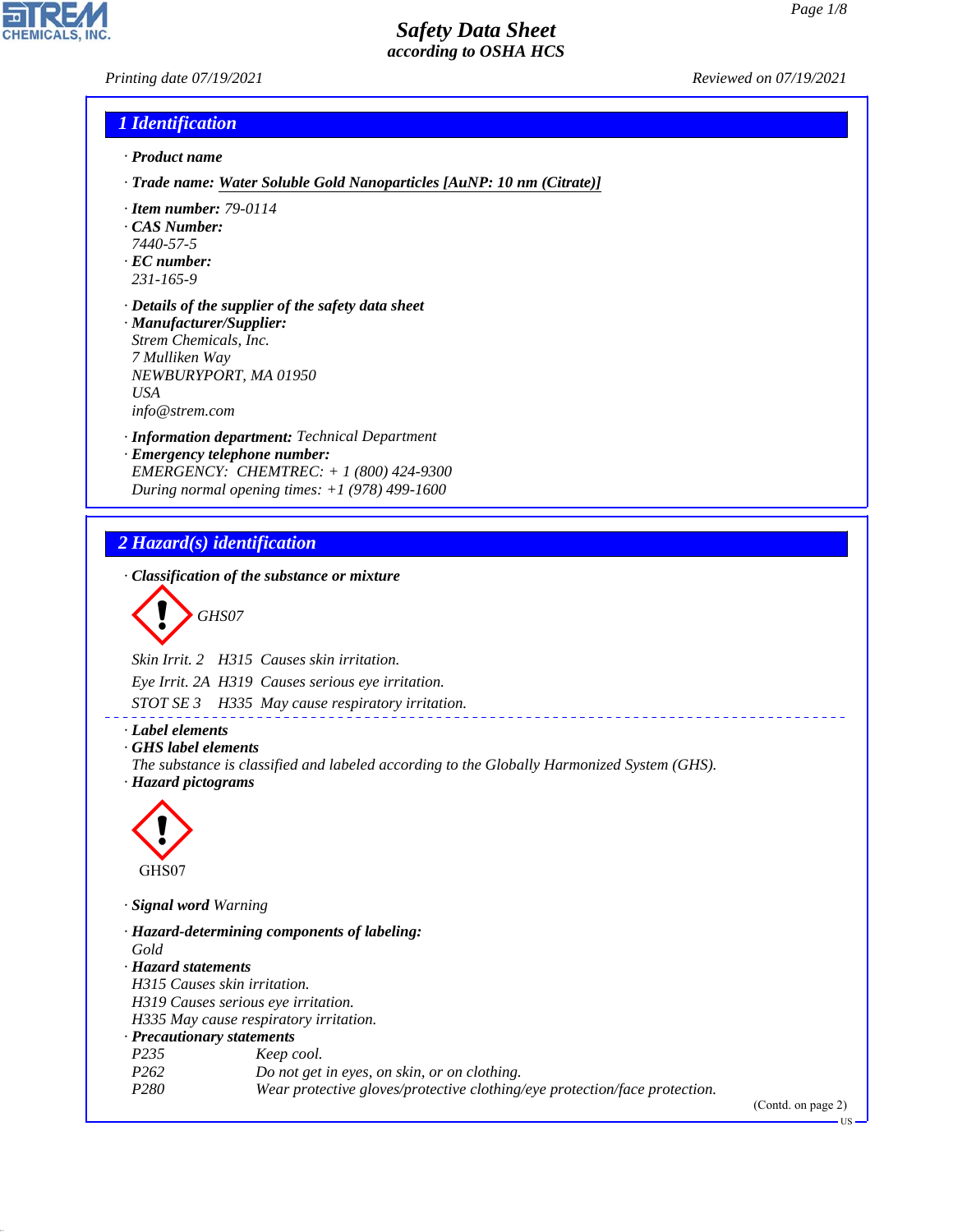*Printing date 07/19/2021 Reviewed on 07/19/2021*



#### *3 Composition/information on ingredients*

- *· Chemical characterization: Substances*
- *· CAS No. Description 7440-57-5 Gold*
- *· Identification number(s)*
- *· EC number: 231-165-9*

# *4 First-aid measures*

- *· Description of first aid measures*
- *· After inhalation: In case of unconsciousness place patient stably in side position for transportation.*
- *· After skin contact: Immediately wash with water and soap and rinse thoroughly.*
- *· After eye contact: Rinse opened eye for several minutes under running water. If symptoms persist, consult a doctor.*
- *· After swallowing: If symptoms persist consult doctor.*
- *· Information for doctor:*
- *· Most important symptoms and effects, both acute and delayed No further relevant information available.*
- *· Indication of any immediate medical attention and special treatment needed No further relevant information available.*

## *5 Fire-fighting measures*

*· Extinguishing media*

44.1.1

- *· Suitable extinguishing agents: Use fire fighting measures that suit the environment.*
- *· Special hazards arising from the substance or mixture No further relevant information available.*

(Contd. on page 3)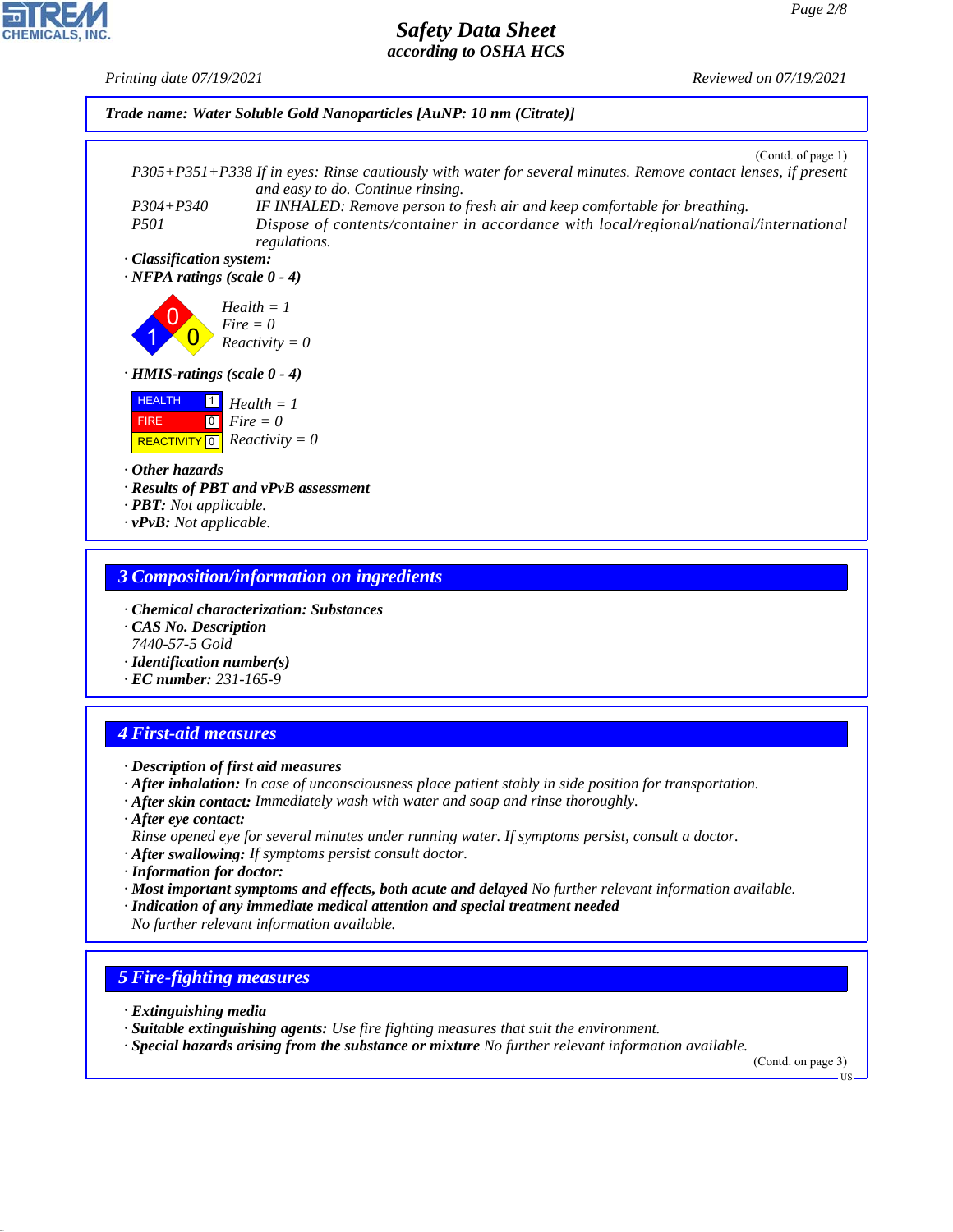(Contd. of page 2)

## *Safety Data Sheet according to OSHA HCS*

*Printing date 07/19/2021 Reviewed on 07/19/2021*

*Trade name: Water Soluble Gold Nanoparticles [AuNP: 10 nm (Citrate)]*

*· Advice for firefighters*

*· Protective equipment: No special measures required.*

#### *6 Accidental release measures*

*· Personal precautions, protective equipment and emergency procedures Not required.*

*· Environmental precautions: No special measures required.*

*· Methods and material for containment and cleaning up: Absorb with liquid-binding material (sand, diatomite, acid binders, universal binders, sawdust). Dispose contaminated material as waste according to item 13.*

*Ensure adequate ventilation.*

*· Reference to other sections*

*See Section 7 for information on safe handling. See Section 8 for information on personal protection equipment. See Section 13 for disposal information.*

*· Protective Action Criteria for Chemicals*

*· PAC-1:*

*0.46 mg/m3*

*· PAC-2:*

*· PAC-3:*

*30 mg/m3*

*5.1 mg/m3*

#### *7 Handling and storage*

*· Handling:*

- *· Precautions for safe handling No special precautions are necessary if used correctly.*
- *· Information about protection against explosions and fires: No special measures required.*
- *· Conditions for safe storage, including any incompatibilities*

*· Storage:*

- *· Requirements to be met by storerooms and receptacles: No special requirements.*
- *· Information about storage in one common storage facility: Not required.*
- *· Further information about storage conditions: Keep receptacle tightly sealed.*
- *· Specific end use(s) No further relevant information available.*

## *8 Exposure controls/personal protection*

*· Additional information about design of technical systems: No further data; see item 7.*

*· Control parameters*

- *· Components with limit values that require monitoring at the workplace: Not required.*
- *· Additional information: The lists that were valid during the creation were used as basis.*

*· Exposure controls*

44.1.1

- *· Personal protective equipment:*
- *· General protective and hygienic measures: Keep away from foodstuffs, beverages and feed. Immediately remove all soiled and contaminated clothing. Wash hands before breaks and at the end of work. Avoid contact with the eyes and skin.*

(Contd. on page 4)

US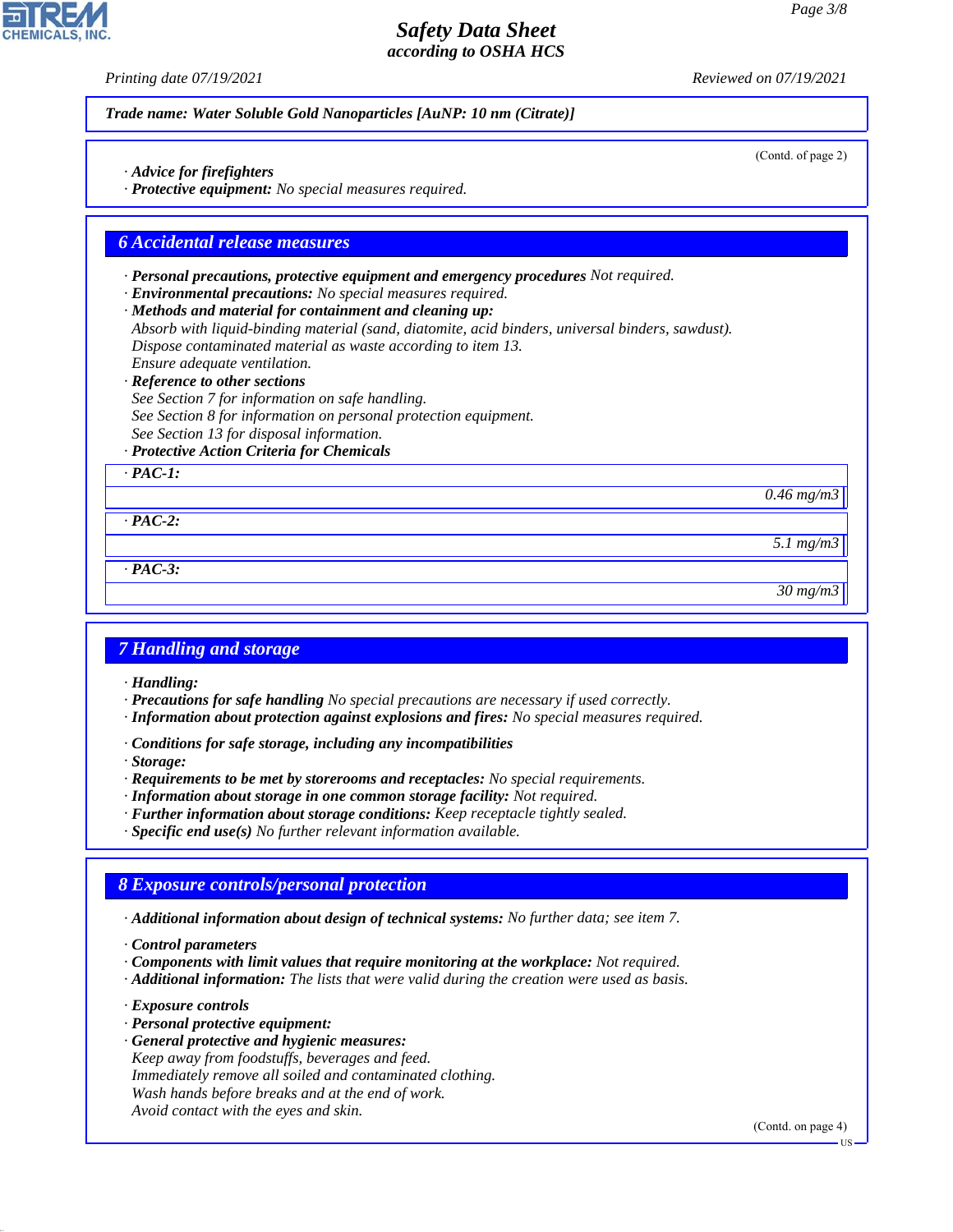**CHEMICALS, INC** 

*Printing date 07/19/2021 Reviewed on 07/19/2021*

(Contd. of page 3)

*Trade name: Water Soluble Gold Nanoparticles [AuNP: 10 nm (Citrate)]*

*· Breathing equipment: A NIOSH approved respirator in accordance with 29 CFR 1910.134. · Protection of hands:*





\_S*Protective gloves*

*The glove material has to be impermeable and resistant to the product/ the substance/ the preparation. Due to missing tests no recommendation to the glove material can be given for the product/ the preparation/ the chemical mixture.*

- *Selection of the glove material on consideration of the penetration times, rates of diffusion and the degradation · Material of gloves*
- *The selection of the suitable gloves does not only depend on the material, but also on further marks of quality and varies from manufacturer to manufacturer.*

#### *· Penetration time of glove material*

*The exact break through time has to be found out by the manufacturer of the protective gloves and has to be observed.*





44.1.1

\_R*Tightly sealed goggles*

| <b>9 Physical and chemical properties</b>                                                                    |                                               |                    |
|--------------------------------------------------------------------------------------------------------------|-----------------------------------------------|--------------------|
| · Information on basic physical and chemical properties<br><b>General Information</b><br>$\cdot$ Appearance: |                                               |                    |
| Form:                                                                                                        | Liquid                                        |                    |
| Color:                                                                                                       | Red                                           |                    |
| $\cdot$ Odor:                                                                                                | <i><u><b>Odorless</b></u></i>                 |                    |
| Odor threshold:                                                                                              | Not determined.                               |                    |
| $\cdot$ pH-value:                                                                                            | Not determined.                               |                    |
| Change in condition<br><b>Melting point/Melting range:</b><br><b>Boiling point/Boiling range:</b>            | 1.064 °C (34 °F)<br>2.067 °C (36 °F)          |                    |
| · Flash point:                                                                                               | Not applicable.                               |                    |
| · Flammability (solid, gaseous):                                                                             | Not determined.                               |                    |
| · Ignition temperature:                                                                                      |                                               |                    |
| <b>Decomposition temperature:</b>                                                                            | Not determined.                               |                    |
| · Auto igniting:                                                                                             | Not determined.                               |                    |
| · Danger of explosion:                                                                                       | Product does not present an explosion hazard. |                    |
| · Explosion limits:<br>Lower:<br><b>Upper:</b>                                                               | Not determined.<br>Not determined.            |                    |
| · Vapor pressure:                                                                                            | Not determined.                               |                    |
| $\cdot$ Density at 20 $\textdegree$ C (68 $\textdegree$ F):                                                  | 19.3 g/cm <sup>3</sup> (161.0585 lbs/gal)     |                    |
|                                                                                                              |                                               | (Contd. on page 5) |

US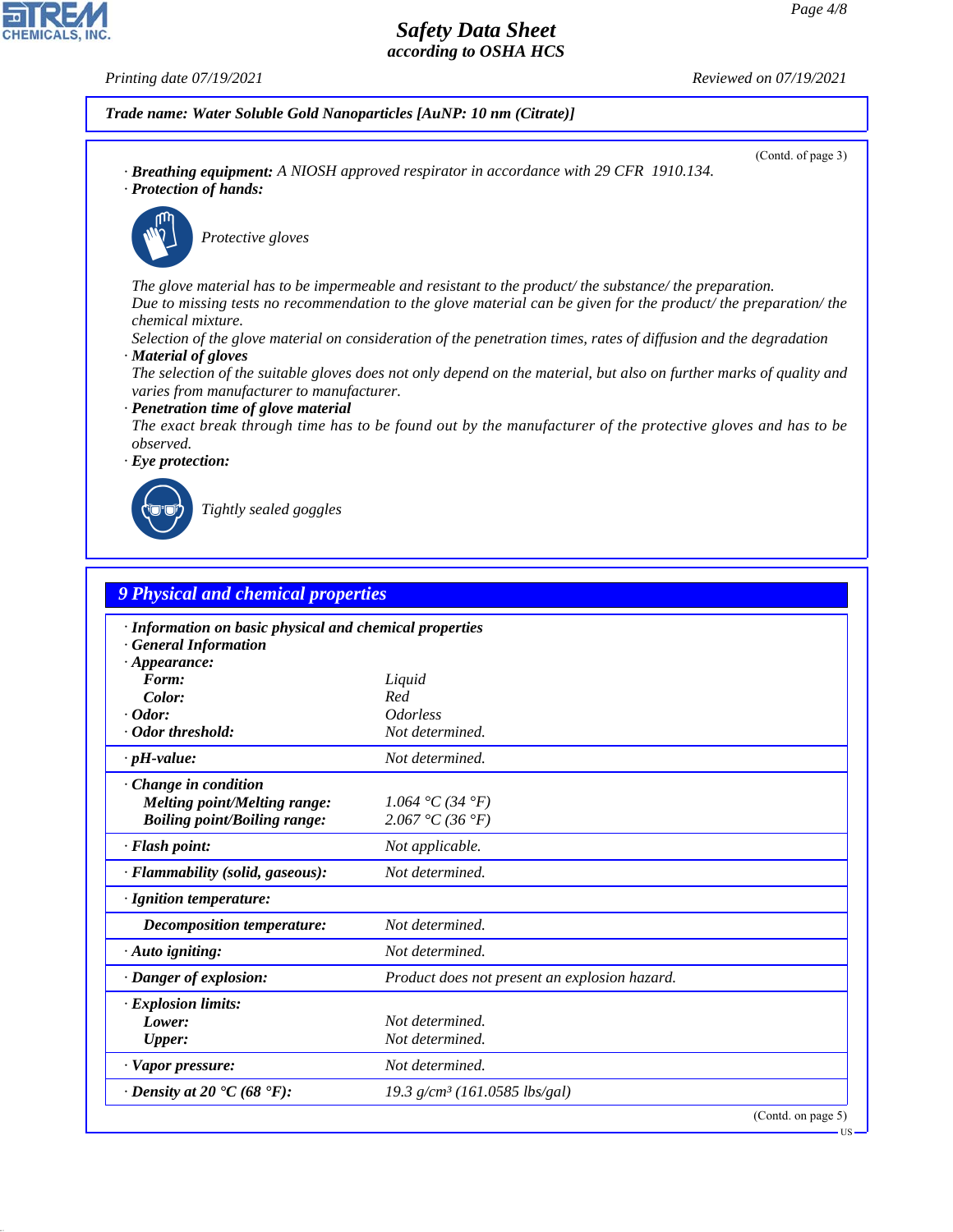*Printing date 07/19/2021 Reviewed on 07/19/2021*

*Trade name: Water Soluble Gold Nanoparticles [AuNP: 10 nm (Citrate)]*

|                                                            |                                            | (Contd. of page 4) |
|------------------------------------------------------------|--------------------------------------------|--------------------|
| · Relative density                                         | Not determined.                            |                    |
| · Vapor density                                            | Not determined.                            |                    |
| $\cdot$ Evaporation rate                                   | Not determined.                            |                    |
| $\cdot$ Solubility in / Miscibility with                   |                                            |                    |
| Water:                                                     | Not miscible or difficult to mix.          |                    |
| · Partition coefficient (n-octanol/water): Not determined. |                                            |                    |
| $\cdot$ Viscosity:                                         |                                            |                    |
| Dynamic:                                                   | Not determined.                            |                    |
| Kinematic:                                                 | Not determined.                            |                    |
| · Solvent content:                                         |                                            |                    |
| Organic solvents:                                          | $0.0\%$                                    |                    |
| <b>VOC</b> content:                                        | 0.0 g/l / 0.00 lb/gl                       |                    |
| $\cdot$ Other information                                  | No further relevant information available. |                    |

## *10 Stability and reactivity*

- *· Reactivity No further relevant information available.*
- *· Chemical stability*
- *· Thermal decomposition / conditions to be avoided: No decomposition if used according to specifications.*
- *· Possibility of hazardous reactions No dangerous reactions known.*
- *· Conditions to avoid No further relevant information available.*
- *· Incompatible materials: No further relevant information available.*
- *· Hazardous decomposition products: No dangerous decomposition products known.*

## *11 Toxicological information*

- *· Information on toxicological effects*
- *· Acute toxicity:*
- *· Primary irritant effect:*
- *· on the skin: Irritant to skin and mucous membranes.*
- *· on the eye: Irritating effect.*
- *· Sensitization: No sensitizing effects known.*
- *· Additional toxicological information:*

*· Carcinogenic categories*

*· IARC (International Agency for Research on Cancer)*

*Substance is not listed.*

*· NTP (National Toxicology Program)*

*Substance is not listed.*

*· OSHA-Ca (Occupational Safety & Health Administration)*

*Substance is not listed.*

## *12 Ecological information*

*· Toxicity*

44.1.1

*· Aquatic toxicity: No further relevant information available.*

*· Persistence and degradability No further relevant information available.*

(Contd. on page 6)

US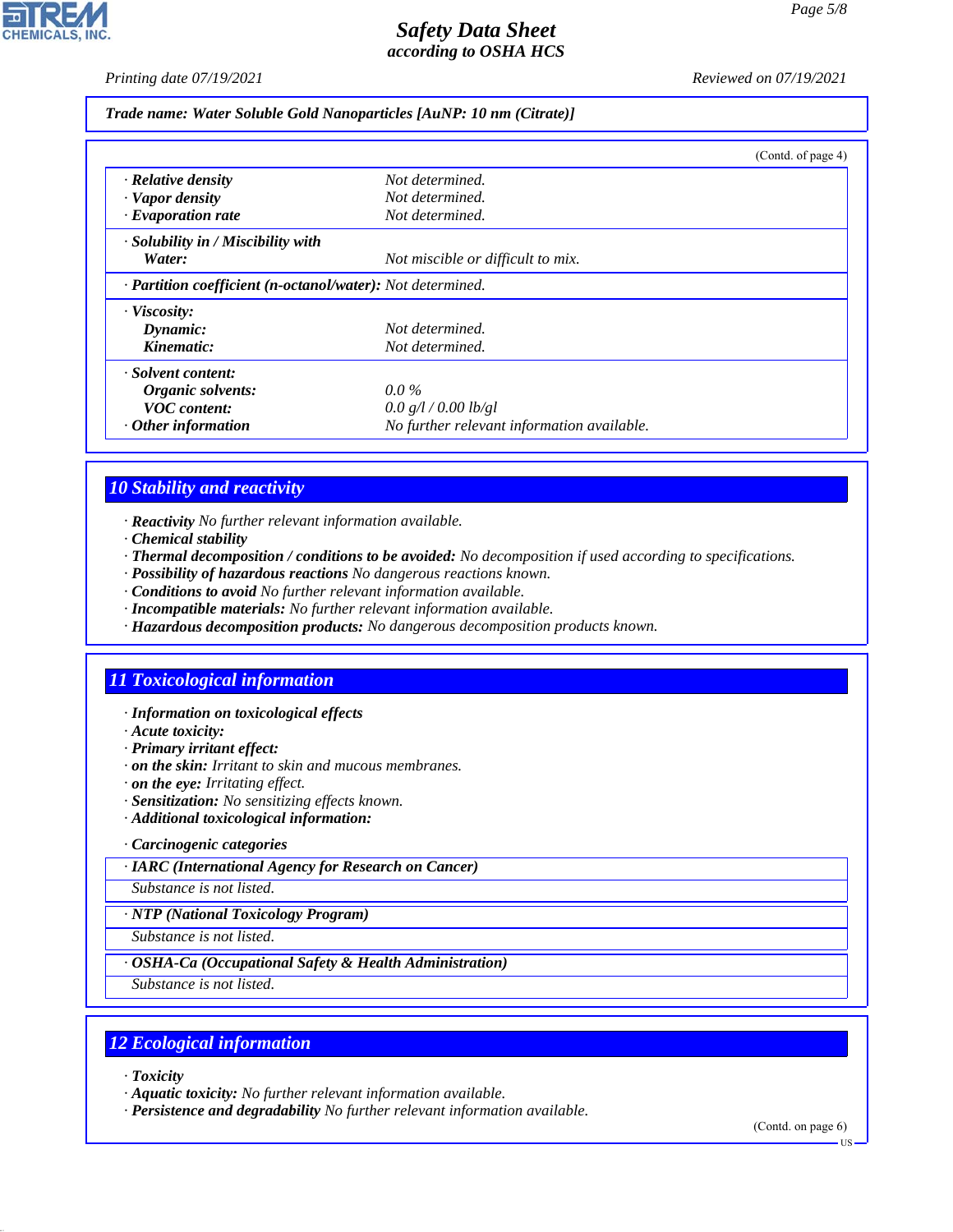**CHEMICALS, INC.** 

*Printing date 07/19/2021 Reviewed on 07/19/2021*

#### *Trade name: Water Soluble Gold Nanoparticles [AuNP: 10 nm (Citrate)]*

(Contd. of page 5)

- *· Behavior in environmental systems:*
- *· Bioaccumulative potential No further relevant information available.*
- *· Mobility in soil No further relevant information available.*
- *· Additional ecological information:*
- *· General notes: Not known to be hazardous to water.*
- *· Results of PBT and vPvB assessment*
- *· PBT: Not applicable.*
- *· vPvB: Not applicable.*
- *· Other adverse effects No further relevant information available.*

#### *13 Disposal considerations*

#### *· Waste treatment methods*

*· Recommendation:*

*Must not be disposed of together with household garbage. Do not allow product to reach sewage system.*

- *· Uncleaned packagings:*
- *· Recommendation: Disposal must be made according to official regulations.*

| <b>14 Transport information</b>                                                     |                 |
|-------------------------------------------------------------------------------------|-----------------|
| $\cdot$ UN-Number<br>· DOT, ADN, IMDG, IATA                                         | not regulated   |
| $\cdot$ UN proper shipping name<br>· DOT, ADN, IMDG, IATA                           | not regulated   |
| $\cdot$ Transport hazard class(es)                                                  |                 |
| · DOT, ADN, IMDG, IATA<br>· Class                                                   | not regulated   |
| · Packing group<br>· DOT, IMDG, IATA                                                | not regulated   |
| · Environmental hazards:<br>$\cdot$ Marine pollutant:                               | No              |
| Special precautions for user                                                        | Not applicable. |
| · Transport in bulk according to Annex II of<br><b>MARPOL73/78 and the IBC Code</b> | Not applicable. |
| · UN "Model Regulation":                                                            | not regulated   |

#### *15 Regulatory information*

- *· Safety, health and environmental regulations/legislation specific for the substance or mixture · Sara*
- *· Section 355 (extremely hazardous substances):*
- *Substance is not listed.*
- *· Section 313 (Specific toxic chemical listings):*
- *Substance is not listed.*

44.1.1

(Contd. on page 7)

US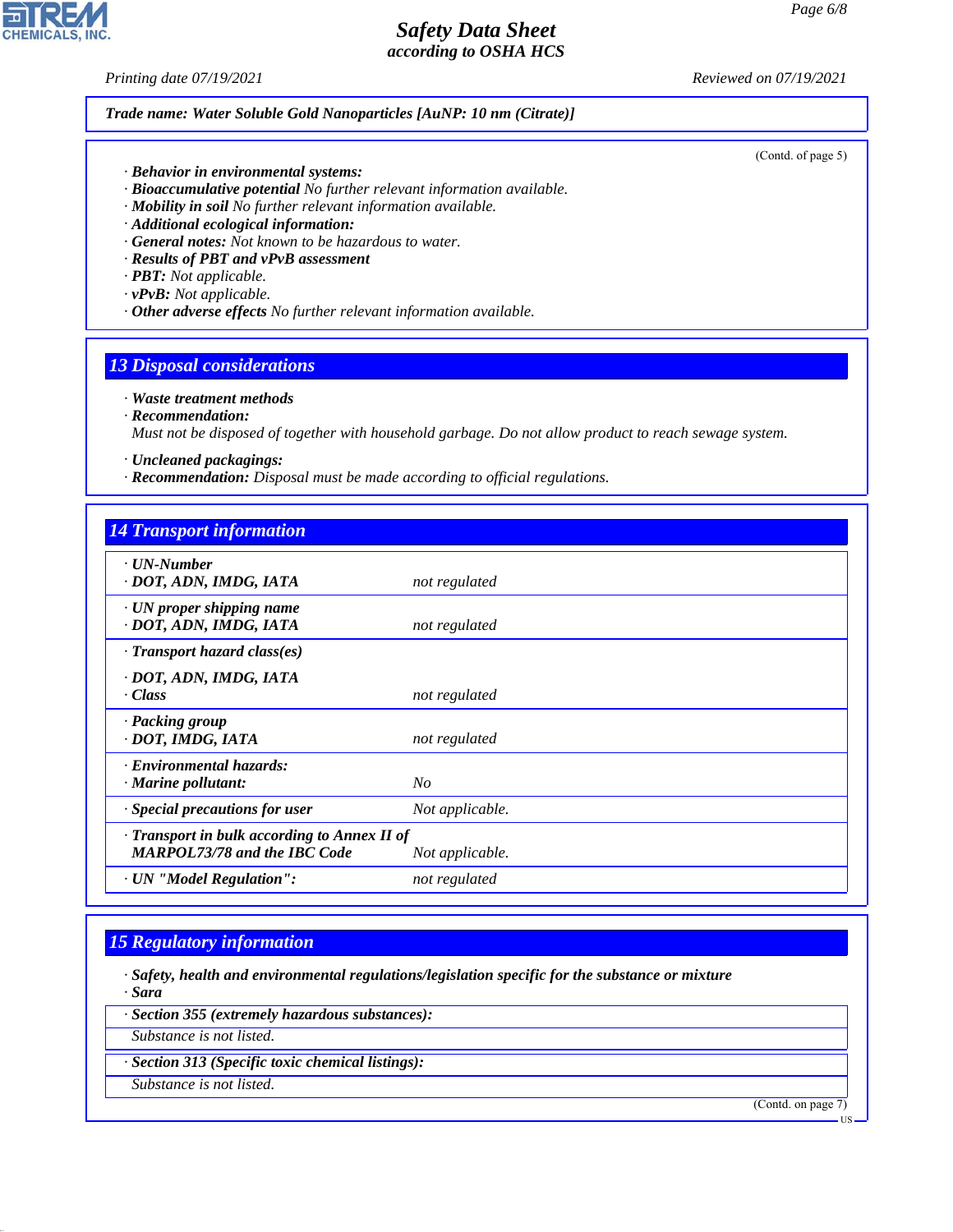*· TSCA (Toxic Substances Control Act):*

*Printing date 07/19/2021 Reviewed on 07/19/2021*

*Trade name: Water Soluble Gold Nanoparticles [AuNP: 10 nm (Citrate)]*

(Contd. of page 6)

| Substance is listed.             |                                                                                                                                                                      |
|----------------------------------|----------------------------------------------------------------------------------------------------------------------------------------------------------------------|
| · Proposition 65                 |                                                                                                                                                                      |
|                                  | Chemicals known to cause cancer:                                                                                                                                     |
| Substance is not listed.         |                                                                                                                                                                      |
|                                  | · Chemicals known to cause reproductive toxicity for females:                                                                                                        |
| Substance is not listed.         |                                                                                                                                                                      |
|                                  | Chemicals known to cause reproductive toxicity for males:                                                                                                            |
| Substance is not listed.         |                                                                                                                                                                      |
|                                  | Chemicals known to cause developmental toxicity:                                                                                                                     |
| Substance is not listed.         |                                                                                                                                                                      |
| · Carcinogenic categories        |                                                                                                                                                                      |
|                                  | · EPA (Environmental Protection Agency)                                                                                                                              |
| Substance is not listed.         |                                                                                                                                                                      |
|                                  | · TLV (Threshold Limit Value established by ACGIH)                                                                                                                   |
| Substance is not listed.         |                                                                                                                                                                      |
|                                  | · NIOSH-Ca (National Institute for Occupational Safety and Health)                                                                                                   |
| Substance is not listed.         |                                                                                                                                                                      |
| GHS label elements               |                                                                                                                                                                      |
|                                  | The substance is classified and labeled according to the Globally Harmonized System (GHS).                                                                           |
| · Hazard pictograms              |                                                                                                                                                                      |
| GHS07                            |                                                                                                                                                                      |
| · Signal word Warning            |                                                                                                                                                                      |
|                                  | · Hazard-determining components of labeling:                                                                                                                         |
| Gold<br>· Hazard statements      |                                                                                                                                                                      |
| H315 Causes skin irritation.     |                                                                                                                                                                      |
|                                  | H319 Causes serious eye irritation.                                                                                                                                  |
|                                  | H335 May cause respiratory irritation.                                                                                                                               |
| $\cdot$ Precautionary statements |                                                                                                                                                                      |
| P235<br>P262                     | Keep cool.<br>Do not get in eyes, on skin, or on clothing.                                                                                                           |
| P <sub>280</sub>                 | Wear protective gloves/protective clothing/eye protection/face protection.                                                                                           |
|                                  | P305+P351+P338 If in eyes: Rinse cautiously with water for several minutes. Remove contact lenses, if present                                                        |
|                                  | and easy to do. Continue rinsing.                                                                                                                                    |
| $P304 + P340$                    | IF INHALED: Remove person to fresh air and keep comfortable for breathing.<br>Dispose of contents/container in accordance with local/regional/national/international |
| <i>P501</i>                      | regulations.                                                                                                                                                         |
|                                  | · Chemical safety assessment: A Chemical Safety Assessment has not been carried out.                                                                                 |
|                                  | ٠US<br>(Contd. on page 8)                                                                                                                                            |
|                                  |                                                                                                                                                                      |
|                                  |                                                                                                                                                                      |
|                                  |                                                                                                                                                                      |



44.1.1